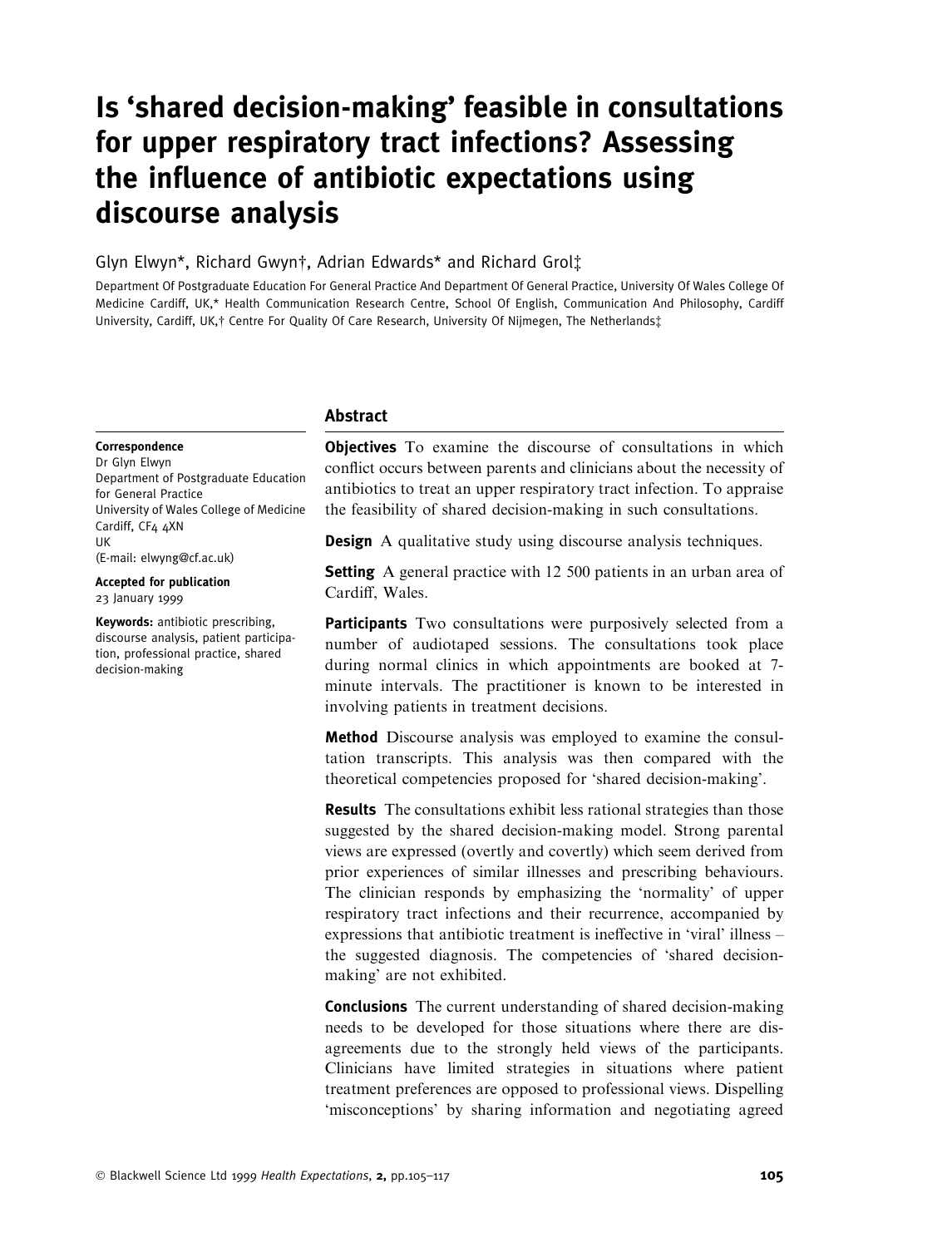management plans are recommended. But it seems that communication skills, information content and consultation length have to receive attention if such strategies are to be employed successfully.

## Introduction

The encouragement of 'patient choice' has concentrated attention on decision-making, $1,2$ and how involvement can be achieved against a background of evidence-based practice. It is becoming widely accepted that participation in decisions results in greater client satisfaction and leads to improved clinical outcomes, as measured by decision acceptance and treatment adherence. $3,4$  Charles<sup>5</sup> has described the three broad models of decision-making: the paternalistic model, the informed choice model and the shared decision-making model.

In the paternalistic model the physician decides what he thinks is best for the patient, without eliciting the latter's preferences. The informed choice model describes a process whereby patients receive (usually from doctors) information about the choices they have to make. In theory, decisions need not be `shared' as the patient now has both components (information and preferences) necessary to reach a decision. Furthermore, the physician 'is proscribed from giving a treatment recommendation for fear of imposing his or her will on the patient and thereby competing for the decisionmaking control that has been given to the patient'.6 An argument has been put forward that the informed choice model leads to patient `abandonment'.<sup>7</sup> Shared-decision making (see box 1) is seen as the middle ground between these two positions, where both patient and clinician contribute to the final decision. $5$ 

A list of skills for `shared decision-making' has also been proposed, based on qualitative work in a Canadian context<sup>8</sup> (see box 2). But it is not known if these `conceptual' competencies resonate with the inherent variability of actual professional practice. We cannot assume that the shared decision-making approach can be implemented when disagreement exists. But this is part of a wider issue: how should doctors operate in a consumerist climate, $9$  which encourages patient autonomy and involvement in decision-making, and yet remain true to the professional imperative to follow `evidencebased' guidelines?<sup>10</sup> Does this dilemma negate the shared decision-making process, or enrich it, by admitting an element of responsibility (rather

**Box 1** Characteristics of shared decision-making<sup>5</sup>

- Shared decision-making involves at least two (often many more) participants the doctor and the patient
- · Both parties (doctors and patients) take steps to participate in the process of treatment decision-making
- · Information sharing is a prerequisite to shared decision-making
- A treatment decision is made and both parties agree to the decision

**Box 2** Competencies for shared decision-making ${}^8$ 

- Establishing a context in which patients' views about treatment options are valued and necessary
- · Eliciting patients' preferences so that appropriate treatment options are discussed
- Transferring technical information to the patient on treatment options, risks and their probable benefits in an unbiased, clear and simple way
- Physician participation includes helping the patient conceptualize the weighing process of risks versus benefits, and ensuring that their preferences are based on fact and not misconception
- · Shared decision-making involves the physician in sharing his treatment recommendation with the patient, and/or affirming the patient's treatment preference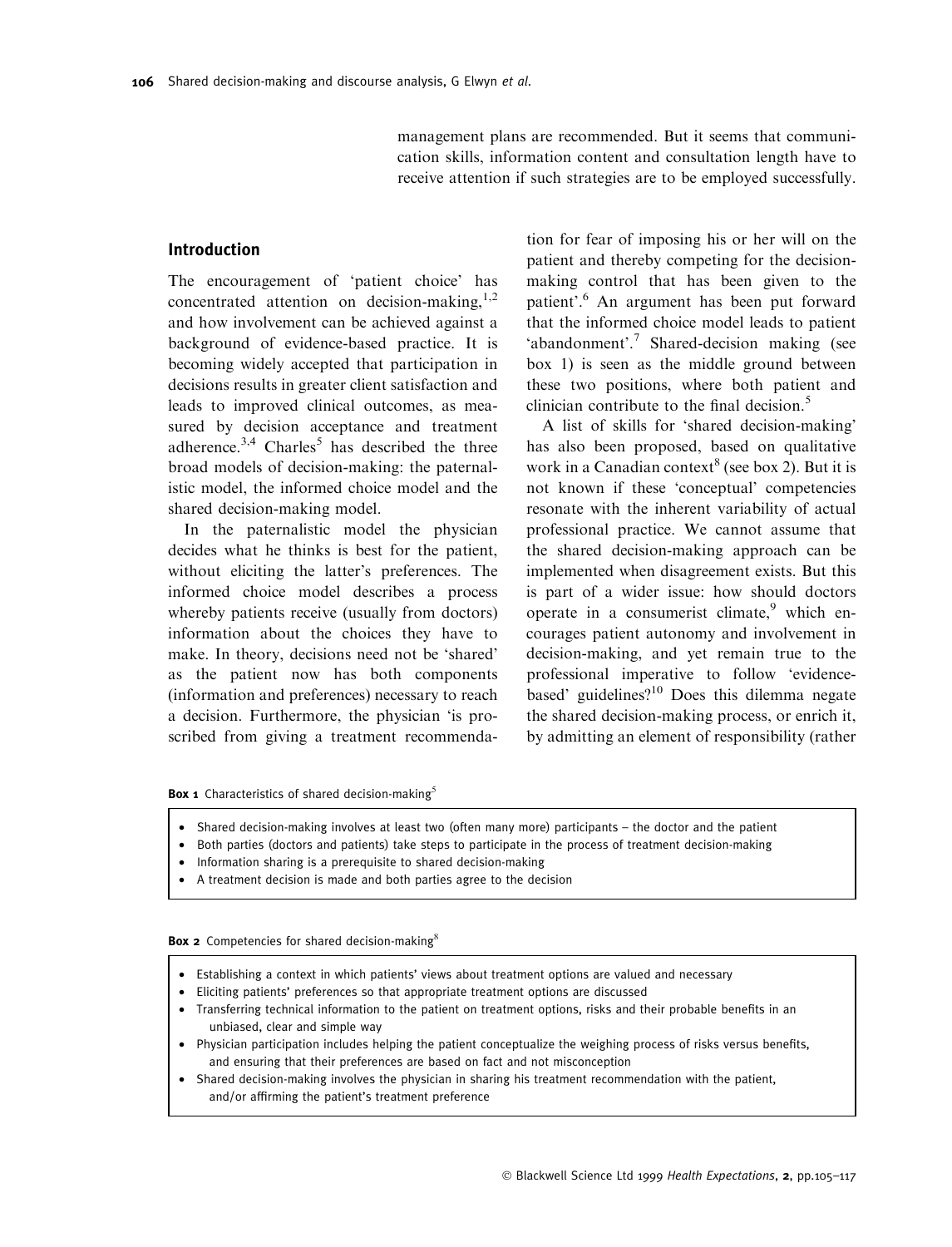- (.) brackets containing a stop indicate a pause of less than two seconds
- (2) numerals in round brackets indicate the length in seconds of other pauses
- [] square brackets contain relevant contextual information or unclear phrases
- [.] italicized square brackets describe a non-verbal utterance
- [ this symbol in between lines of dialogue indicates overlapping speech
- so underlining signifies emphasis
- : a colon indicates elongation of the preceding sound
- an equal sign means that the phrase is contiguous with the preceding phrase without pause
- D is the doctor
- is the father
- is the mother

than paternalism) to the doctor's contribution? Our specific aim is to examine the 'shared decision-making' model in situations of conflict over preferred treatments and we use discourse analysis $11$  to inspect the details of two consultations for upper respiratory tract infections.

#### Method

Discourse analysis is a form of textual micros $copy - the study of language in context.<sup>11,12</sup>$ Studies of how doctors talk to patients at outpatient clinics,<sup>13</sup> how health visitors discuss issues with their clients<sup>14</sup> and how HIV counsellors convey information and advice<sup>15</sup> are examples where the techniques of conversation analysis $14$  have revealed previously hidden perspectives. By focusing on its organization and sequences, it is possible to discern the rhetorical organization of everyday talk: how, for instance, is one version of events selected over any other? How is a familiar reality described in such a way as to lend it normative authority? On a broader front, discourse analysis is `concerned with examining discourse (whether spoken or written) to see how cognitive issues of knowledge and belief, fact and error, truth and explanation are conceived and expressed'.<sup>12</sup> The one essential thing about 'doing' discourse analysis is to stick to the text, which in many cases and in these examples, are pieces of talk. Transcription was undertaken by RGw and GE and a key to the symbols appears in box 3.

Having analysed the discourse, we will compare the communication strategies used in the two consultations against the theoretical `competencies' for shared decision-making.<sup>8</sup>

## The cases: two young children with an upper respiratory tract infection

The consultations took place within routine general practice sessions in an urban part of Cardiff. They represent actual episodes of care in a setting where patient appointments are booked every 7 min. The cases were purposively selected to highlight consultations where conflict occurs regarding the management of upper respiratory tract infection. To maintain confidentiality fictitious names are used. Consent was obtained for the recording and analysis, both before and after the consultations. The general practitioner (GP) is the same in both instances and is known to have an interest in the involvement of patients in treatment decisions. The transcript records the first encounter between this particular doctor and the clients involved.

## Case 1: Tracey

Tracey, who has evidently been suffering from repeated sore throats (003, 004) is brought by her mother.

#### Normality

- 001 D Tracey you're eight now is that right?
- 002 [inaudible: sore throat evidently the matter]
- 003 M she:'s suffering a lot from it um  $(.)$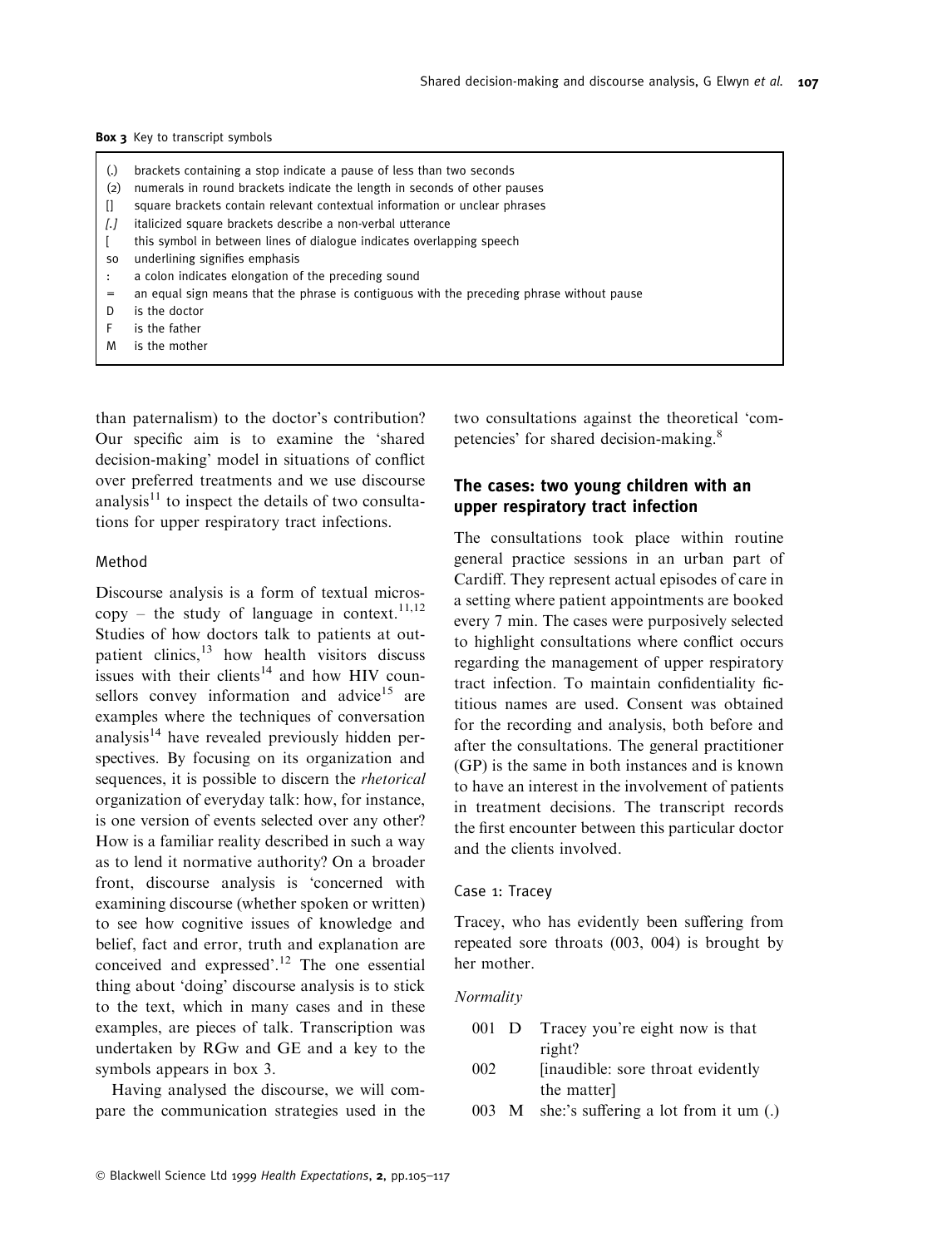| 004   |             | she always seems to be on antibiot-                    |
|-------|-------------|--------------------------------------------------------|
| 005   |             | ics um $(2.0)$<br>doctor A he's seen her last he gave  |
|       |             | her                                                    |
| 006   |             | one load lot of (.) antibiotics and<br>then he gave me |
| 007   |             | a pre prescript repeat prescription                    |
|       |             | then $(2.0)$                                           |
| 008   |             | to have the other to get it right out                  |
|       |             | of the system                                          |
| 009   |             | [talks to child]                                       |
| 010   | $\mathbf D$ | [to Tracey] you're eight now how                       |
|       |             | many times have you had                                |
| 011   |             | what we say is tonsillitis?                            |
| 012   |             | (3.0)                                                  |
| 013 M |             | I'd say (.) about every two and a<br>half months       |
| 014   | D           | every two and a half months                            |
|       |             |                                                        |
|       |             | [muttering]                                            |
| 015   |             | is it stopping you going to school?                    |
|       |             | it is is $it$ ?                                        |
| 016   |             | can I take a look in your throat (.)                   |
|       |             | please (.)                                             |
| 017   |             | have you had this done before?                         |
| 018   |             | (6.0)                                                  |
| 019 M |             | they said this when she went over                      |
|       |             | for an examination                                     |
| 020   |             | because she's seeing a speech ther-                    |
|       |             | apist about her tonsils                                |
| 021   |             | being really enlarged                                  |
| 022   | D           | they are rather enlarged but                           |
|       |             | nothing out of the ordinary                            |
| 023   |             | lots of children have got tonsils of                   |
|       |             | this sort of size                                      |
|       |             |                                                        |
|       |             | [Further examination takes place]                      |
| 024   | D           | yeah okay (.) okay well the first                      |
|       |             | thing to emphasize I guess                             |
| 025   |             | is that this is a sore throat (.) you're               |
|       |             | right to call it a tonsillitis                         |
| 026   |             | cos that's just a Latin name for a                     |
|       |             |                                                        |
|       |             | sore throat                                            |
| 027   |             | M right                                                |
| 028   | D           | okay (.) it's probably caused by                       |
|       |             | repeated viruses (.) right $=$                         |
|       |             | L                                                      |
| 029   | М           | right                                                  |

| 030 D |  |  | $=$ like (.) repeated colds |  |
|-------|--|--|-----------------------------|--|
|-------|--|--|-----------------------------|--|

| 031 | М | ves |
|-----|---|-----|
|-----|---|-----|

- $032$  D y'know when you get a cold or a flu it's a virus
- 033 chicken pox measles they're viruses (.)
- 034 it's probably caused by repeated viruses coming and going
- 035 contact with other children contact with school
- 036 sometimes you leave a virus hanging around in your body
- $037$  and reactivating (.) the difficulty with viruses is
- 038 which I'm sure you know is that
- 039 antibiotics (.) don't do a dickie bird for them
- 040 they don't (.) wipe them out

This repeat episode of a 'sore throat' is accompanied with a seemingly overt complaint by the mother that her daughter has seen many others with the same problem: (004) 'she always seems to be on antibiotics'. One `load' (007) was not enough, a repeat was needed, and then `the other' in order to `get it right out of the system'  $(008)$ . This sequence contains two significant pauses. Are these to gauge reactions to what appears to be a statement of discontent? If so, the doctor does not take these potential turns, does not comment, and proceeds with an attempt to engage the daughter, Tracey, (010, 011).

She does not reply and after a pause the mother responds by describing the bimonthly frequency of attacks. Acknowledging this information by means of an echo (line 014) the doctor continues his engagement; his turns have been precursors to gaining consent, implicitly given by Tracey, for a physical examination, (016) 'can I take a look in your throat (.) please (.)'. Although the doctor has attempted to distance his use of a medical term by asking how many times 'have you had what we say is tonsillitis' (011), M takes the opportunity during the ensuing silence to state a corroborating fact. Tracey is `seeing a speech therapist about her tonsils being really enlarged' (021), and thus M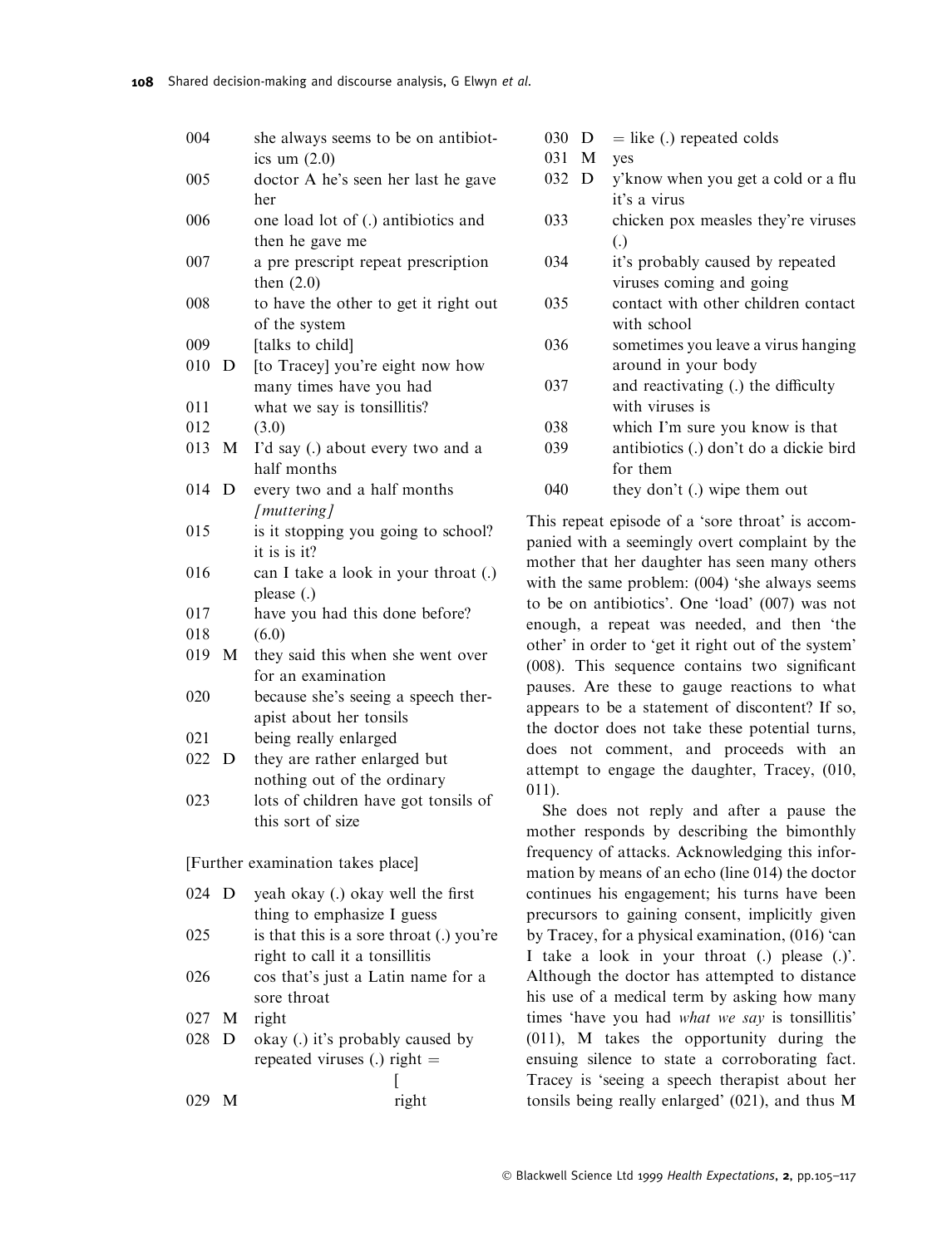provides a clue as to her understanding of the `real' nature of this problem. The next turn marks a significant change in the discourse. Whilst agreeing that there is enlargement, the doctor emphasizes the normality of this finding and completes the examination. The doctor then uses discourse markers and pauses to start an explanatory phase of turns  $(020-40)$ . He suggests the `sore throat' (his preferred term in 026), and by inference the previous episodes, are `probably caused by repeated viruses', and compares the problem to the common cold.<sup>16</sup> The mother then acknowledges the turns using short agreements (027, 029, 031) and the doctor goes on to list common viral problems where antibiotics are not associated with usual management (032, 033). Having emphasized the normality of the condition, the doctor mentions the inevitability of exposure to viral vectors, and the lack of effectiveness of antibiotics in such viral illnesses  $(035-40)$ . This could be seen as an oblique way of providing advice and avoiding conflict. Silverman noticed a similar pattern in HIV counselling and used the term `advice as information' sequence.<sup>15</sup>

Personal experience, views and `evidence'

| 041 | M | right $(.)$ the trouble is $(.)$     |
|-----|---|--------------------------------------|
| 042 |   | I could go away from here            |
|     |   | tomorrow                             |
| 043 |   | I mean you're the doctor I'm not     |
|     |   | telling you your job                 |
| 044 |   | but I'd be guaranteed back           |
|     |   | tomorrow                             |
| 045 |   | because she seems to (.) this now is |
|     |   | nothing                              |
| 046 |   | to how she she usually goes right    |
|     |   | down with it                         |
| 047 |   | as well you know second third        |
| 048 |   |                                      |
| 049 | D | with a high temperature              |
| 050 |   | becomes very ill $=$                 |
| 051 | M | $=$ that's right                     |
| 052 | D | sure (.) yeah (.) and some people    |
|     |   | find that $(.)$                      |
| 053 |   | antibiotics help them through that   |
|     |   | illness                              |

| 054 |   | if they extend their                     |
|-----|---|------------------------------------------|
| 055 |   |                                          |
| 056 | M | yes                                      |
| 057 |   | $\left( .\right)$                        |
| 058 | D | what I'm saying I guess is that $(.)$    |
| 059 |   | the best guess we can do is that this    |
|     |   | is a viral illness                       |
| 060 |   | that it won't respond to antibiotics     |
| 061 |   | it'll just (.) take its time and get     |
|     |   | better (.)                               |
| 062 |   | some people like to have a course        |
|     |   | of antibiotics                           |
| 063 |   | because they feel it makes a differe-    |
|     |   | nce $(.)$ and $(.)$                      |
| 064 |   | the (.) science on this is a bit $50/50$ |
|     |   | $\left( .\right)$                        |
| 065 |   | sometimes it does (.) sometimes it       |
|     |   | doesn't (.)                              |
| 066 |   | and as you've probably heard from        |
|     |   | the papers                               |
| 067 |   | people are a bit wary of giving          |
|     |   | antibiotics                              |
| 068 |   |                                          |
| 069 | M | that's right yes $=$                     |
|     |   |                                          |

Despite reassurance and indeed attempts at persuasion by the doctor, that viral illnesses should be regarded as self-limiting problems; the mother immediately counters. Using a discourse marker 'right' (041) to emphasize her turn, followed by a disclaimer 'I'm not telling you your job' (043), she feels able to provide a personal account of her daughter's previous illness patterns. By doing this she claims prior experience of the situation and locates herself as one with a certain limited knowledge. This strategy is known as 'category entitlement', by which individuals' experience entitles them to special knowledge about a topic,<sup>16</sup> which in effect counters the doctor's position. She says that `I'd be guaranteed back tomorrow' (which constitutes a type of threat, since she will be wanting antibiotics then, if they are not provided today). The graphic term `she usually goes right down' elicits an interjection, a query inviting confirmation  $(049, 050)$ , which allows the doctor to re-enter (058). He acknowledges the weakness of his position (it's his `best guess' that this is a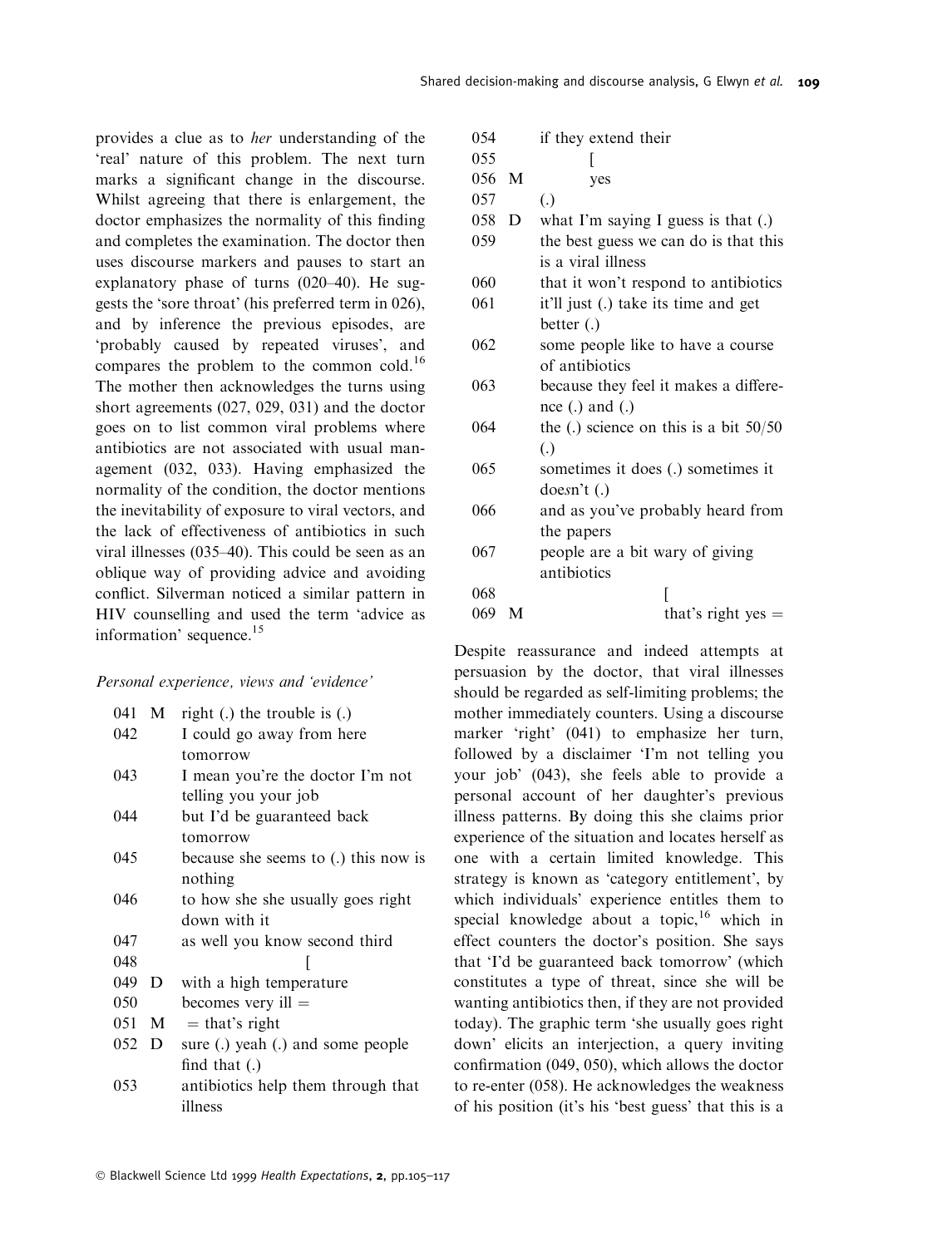viral problem), proposes the illogicality of treating a viral illness with antibiotics yet concedes that the odds are `50/50', that sometimes they make a `difference'. The interview seems to have coincided with a wave of publicity about the overuse of antibiotics, $17$  and this is brought in as added weight to the GP's reluctance to prescribe (066, 067).

#### Option portrayal

| 070 | D            | $=$ yeah (.) so (.) we've got two                 |
|-----|--------------|---------------------------------------------------|
|     |              | choices (.) all right now?                        |
| 071 |              | these are the two choices (.)                     |
| 072 |              | we'll give you plenty of para-                    |
|     |              | cetamol (.) fluids                                |
| 073 |              | and let this illness carry on                     |
| 074 |              | and build up a natural immunity (.)               |
|     |              | $\text{y}$ eah? =                                 |
| 075 | M            | $=$ all right                                     |
| 076 | D            | or we'll give you some antibiotics                |
|     |              | $(.)$ and $(.)$                                   |
| 077 |              | treat it as we've treated it in the               |
|     |              | past                                              |
| 078 |              | although as you say (.) it (.) keeps              |
|     |              | coming back                                       |
| 079 |              | and I don't think we can stop that                |
| 080 | M            | <i>no</i> (.) she certainly reacts better (.) $I$ |
|     |              | would say so                                      |
| 081 |              | out of experience                                 |
| 082 | D            | to?                                               |
| 083 | $\mathbf{M}$ | the antibiotics really do seem to                 |
|     |              | work on her                                       |
| 084 |              | I (.) have given her paracetamol I                |
|     |              | was sent away                                     |
| 085 |              | going back a while ago (.) to give                |
|     |              | her [parrotting]                                  |
| 086 |              | paracetamol plenty of fluids (.) she              |
|     |              | was burnin up (.) ah no (.)                       |
| 087 |              | she (.) it seemed to drag along a                 |
|     |              | long way you know                                 |

Turns take place in quick succession between the doctor's reinforcement of his views about antibiotics, with the affirmations 'that's right yes' and `yeah' (069, 070) acting as turn controlling devices. The pauses after `so' and `we've got two choices', followed by the rhetorical device `all right now' (070), similarly demonstrate the imposition of professional control on the turn and signify a deliberate attempt by the doctor to gain attention to his views about the choices available. He goes on to outline two options, the use of time, fluids and paracetamol or treatment with 'some antibiotics', with the casual quantifier *some* used to undermine the way 'we've treated it in the past'. This is underlined by a thinly veiled disparagement, that the problem `keeps coming back'. At this point the doctor's turns are less intrusive. The mother calls on her `experience' and cites previous improvements (080). The doctor interjects, but only to clarify that they are still talking about `antibiotics' as the perceived agent of benefit. The doctor then frames a question in the plural inclusive form: 'is that our preference' (088), a signal perhaps that the doctor's view is not static, that he is prepared to meet the mother's perceived preference. This attempt at arriving at a `shared' view had been hinted at previously by the indication that both the doctor and the patient had choices: `we've got two choices' (070).

The decision is then rapidly achieved, and seems to be made in the following brief exchange:

| is that your preference? (.) to: have |
|---------------------------------------|
| a go with some antibiotics            |
| rather than try the paracetamol       |
| and $=$ [telephone rings through      |
| following turn                        |
| 090 $M = I'd$ rather the antibiotics  |
| veah?                                 |
| 092 M really (.) I would              |
|                                       |

This is followed by a turn in which the mother justifies her stance. But the justification is not by reference to an actual requirement for her daughter to have treatment, but by the fact that she is a `busy person', whilst immediately reaffirming her view that 'antibiotics definitely do work better on her' (099).

| 093 | I mean if there was a way I thought |
|-----|-------------------------------------|
|     | she was going to be all right       |
| 094 | in a couple of days (.) I know it   |

- sounds awful
- 095 if I've got the antibiotics into her
- 096 I'm (.) a busy person myself I'm (.)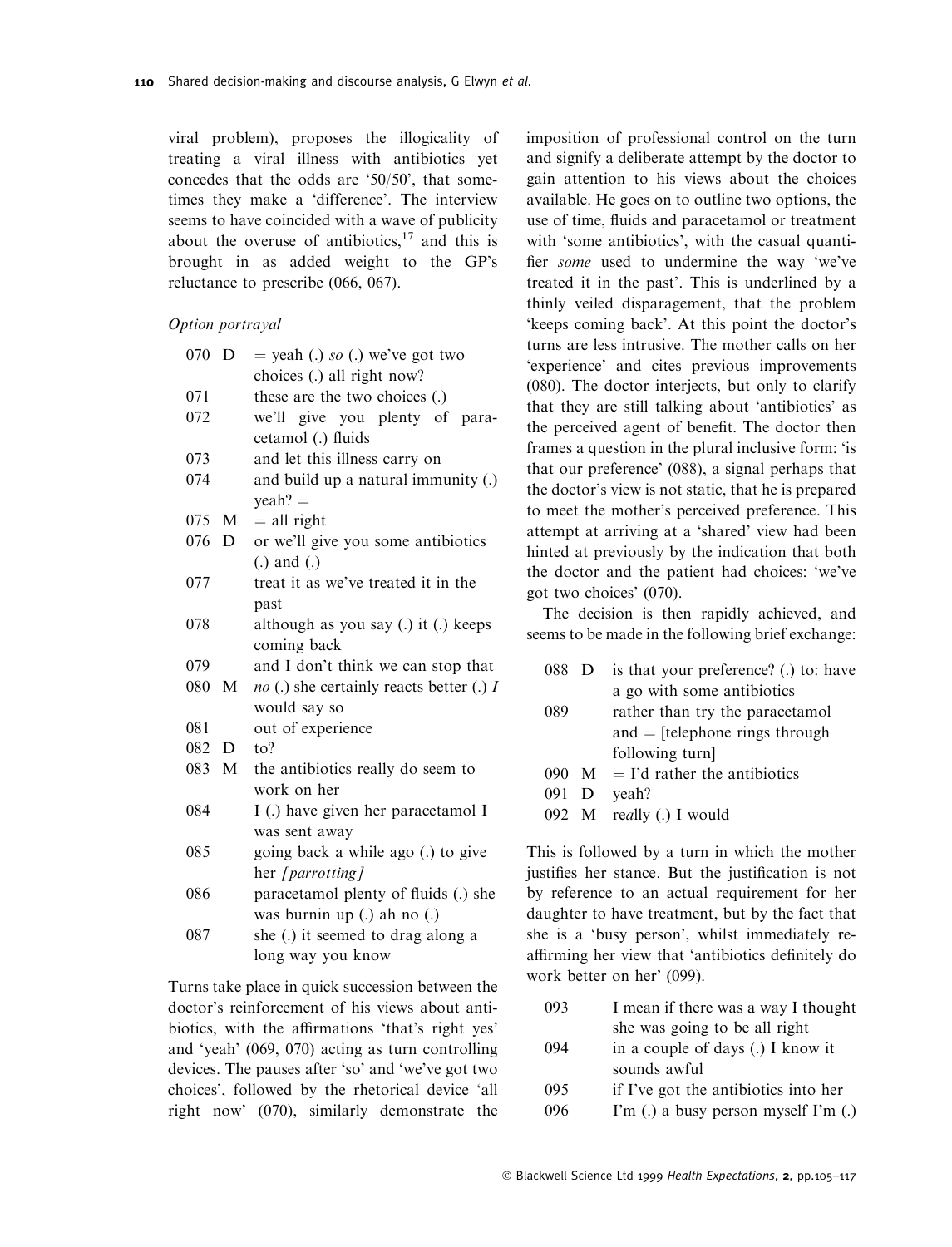| 097 |   | back and forward to jobs you know     |
|-----|---|---------------------------------------|
|     |   | and I can't                           |
| 098 |   | [laughing] I know that sounds awful   |
| 099 |   | but (.) the antibiotics definitely do |
|     |   | work better on her (.)                |
| 100 |   | I would say so                        |
| 101 | D | excuse me a second [answers phone]    |
|     |   | yes okay um (.)                       |
| 102 |   | have you found any particular one     |
|     |   | to be more helpful                    |
| 103 |   | than any other?                       |
| 104 | M | umm: (.) the clear one                |
|     |   |                                       |

There is the clear implication ('I'm a busy person myself') in this turn that if the mother had more time to be with her daughter, then the doctor's preferred strategy of using simpler measures could well have been accepted. The mother insists on her guilty feelings (094) about pursuing this preference, repeating the expression (after laughter) in line 98. However, the laughter re-frames the confession of `guilt' as formulaic, an interpretation which is ratified by her next comment, a further and emphatic justification for her choice ('the antibiotics *definitely* do work better on her'). From that point onwards, the consultation proceeds with checks about specific antibiotic suitability and closes with explicit expressions of gratitude by the mother.

#### Case 2: Ali

Ali, who has been suffering from a high temperature for a day or so is brought by his parents. The father, for whom English is a second language, does the talking. The doctor has completed his examination and has explained that Ali has got `tonsillitis'. We enter the transcript at the point where the doctor is asking about the father's views (077).

#### Parental ideas about possible management

 $075$  D  $n_{\text{out}}(2.0)$ 

|     | $UU = U$ 110 $W$ $(2.0)$         |
|-----|----------------------------------|
| 076 | did you have any ideas as to how |
|     | we should                        |

- 077 deal with this (.) problem?
- 078 F actually I have a (.) other son [D:  $mm<sub>l</sub>$  (.)

| 079 | six and a half years old [D: mmm]           |
|-----|---------------------------------------------|
|     | $(.)$ he had                                |
| 080 | lots of problem (.) about his tonsils       |
|     | $\left( .\right)$                           |
| 081 | the same problem (.) actually he            |
|     | [all come?] now                             |
| 082 | he finished this problem (1.0) he's         |
|     | coming to age seven                         |
| 083 | $(.)$ so $(.)$ I think it is better to keep |
|     | the child from cold                         |
| 084 | (.) no cold drinks? something like          |
|     | that $(.)$                                  |
|     | I don't know any more                       |
|     |                                             |

#### Prior experience

The father responds to the doctor's question without surprise, and describes a similar previous event with another son. However, the only course of treatment suggested is that the child should be `kept from cold drinks something like that', the partial disclaimer indicating that he is not expert in any real knowledge on this account. This reticence suggests that the father is treating the doctor's invitation to contribute as rhetorical, as if he knows that the doctor is the *real* purveyor of knowledge  $-\neq$  even though he (the father) has previous knowledge of the condition with another child.

#### Normality

| 086 D |   | okay (.) the the ways we deal with    |
|-------|---|---------------------------------------|
|       |   | tonsillitis $(.)$ um $(.)$            |
| 087   |   | it's quite normal for children to     |
|       |   | have this kind of problem             |
| 088   |   | $(.)$ yeah? d'ya?                     |
|       |   |                                       |
| 089 F |   | $yes =$                               |
| 090   | D | $=$ it comes and goes it's usually a  |
|       |   | viral infection                       |
| 091   |   | a virus okay? (.)                     |
| 092   |   | which means that $(1.0)$ I would like |
|       |   | you to u::se $(.)$                    |
| 093   |   | either Disprol or Calpol to keep      |
|       |   | the temperature down                  |
|       |   |                                       |

The doctor's reaction is to `normalize' the condition by emphasising its regularity<sup>16</sup> by reassuring the parents that 'this kind of problem'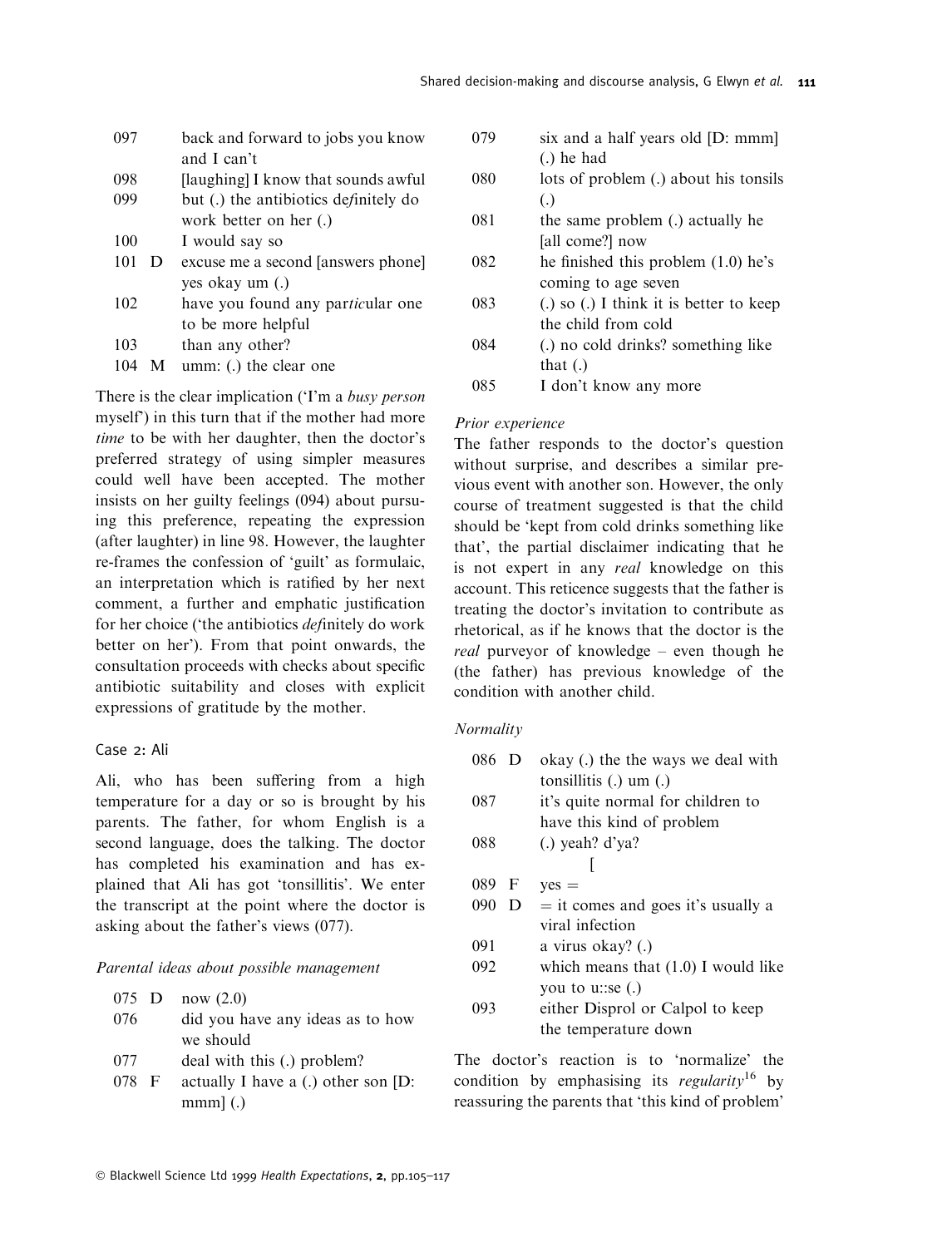is something that 'comes and goes'. This is 'advice as information' again.<sup>15</sup> He also takes the opportunity to establish that it is a viral infection and explain why he doesn't want to prescribe antibiotics.

#### Personal views on risks and benefits of treatment

| 100 | D           | right? (.) now (.) some people then     |
|-----|-------------|-----------------------------------------|
|     |             | $(.)$ like to use $(.)$                 |
| 101 |             | antibiotics as well (.)                 |
| 102 |             | but (.) I'm not so keen because         |
| 103 |             | antibiotics don't deal with viruses (.) |
| 104 |             | they just (.) are no use $(1.0)$        |
| 105 |             | and they also cause some problems       |
|     |             | $\left( .\right)$                       |
| 106 |             | they sometimes cause diarrhoea and      |
|     |             | vomiting (.) um (.)                     |
| 107 |             | and it means that you have (.)          |
|     |             | problems for the future (1.0)           |
| 108 |             | so (.) those are the kind of possi      |
|     |             | bilities $(1.0)$                        |
| 109 |             | which (.) which way would you like      |
|     |             | to deal with the problem?               |
| 110 |             | (1.0)                                   |
| 111 | F           | actually if I use antibiotics for my    |
|     |             | children (.)                            |
| 112 |             | the problem (.) is ending in a short    |
|     |             | time(.)                                 |
| 113 |             | which I ha ob observe (.) but the the   |
|     |             | another way (.)                         |
| 114 |             | some paracetamol or things yeah         |
|     |             | (1.0)                                   |
| 115 |             | it will end but a little bit more than  |
|     |             | the uh (.)                              |
| 116 | D           | yes take a bit longer $=$               |
| 117 | $\mathbf F$ | $=$ yeah take longer                    |
| 118 | D           | sure I understand ((yeah))              |
| 119 |             | (1.0)                                   |
| 120 | F           | so it's it's uh (.) family I mean the   |
|     |             | uh parents we don't $(1.0)$             |
| 121 |             | want to see our children (.) going      |
|     |             | down I mean getting weak                |
| 122 | D           | [quietly] sure $=$                      |
| 123 | F           | $=$ so we want to take some (.)         |
|     |             | antibiotics                             |
|     |             |                                         |

The doctor enforces his position by mentioning harmful side-effects ('diarrhoea and vomiting') as well as `problems for the future'. After describing these possible effects, the question `which way would you like to deal with the problem' (line 109) would seem loaded  $-$  but the father too has a clear stand on the issue of antibiotics, gained from his own experience of watching his children `going down'. On a superficial level, the doctor has offered clear involvement, but the undercurrents are clear.

| 124   |             | (1.0)                                |
|-------|-------------|--------------------------------------|
| 125 D |             | you would like to do that would      |
|       |             | you?                                 |
|       |             | I                                    |
| 126   | $\mathbf F$ | yeah                                 |
| 127   | D           | yeah?                                |
| 128   | F           | yeah (.) it is too difficult to to   |
|       |             | explain but (2.0)                    |
| 129   |             | if we can uh (2.0) can be encourag-  |
|       |             | ed by doctors yeah                   |
| 130   |             | we can do some uh paracetamol        |
| 131   | D           | $sure =$                             |
| 132   | F           | $=$ we cannot lie                    |
| 133   |             | $\left( .\right)$                    |
| 134   | D           | my own feeling is that               |
| 135   |             | you're probably better to use para   |
|       |             | cetamol and fluids                   |
| 136   |             | rather than use antibiotics          |
| 137   |             | because you can cause sickness       |
| 138   |             | and also resistance for the future   |
|       |             |                                      |
| 139   | F           | I see                                |
| 140   |             | yeah I understand                    |
| 141   | D           | um (.) but if you feel strongly      |
| 142   |             | that you would like to definitely    |
|       |             | have an antibiotic                   |
| 143   |             | we can do that as well (.)           |
| 144   |             | um the other possibility's for me to |
|       |             | give you                             |
| 145   |             | a prescription for an antibiotic     |
| 146   |             | and for you to wait                  |
| 147   | F           | I see (.) yeah                       |
|       |             | L                                    |
| 148   | D           | and and only use it                  |
| 149   |             | if things get worse                  |
| 150   |             | you can give me a telephone call or  |
|       |             | something                            |
| 151   | F           | yeah (.)                             |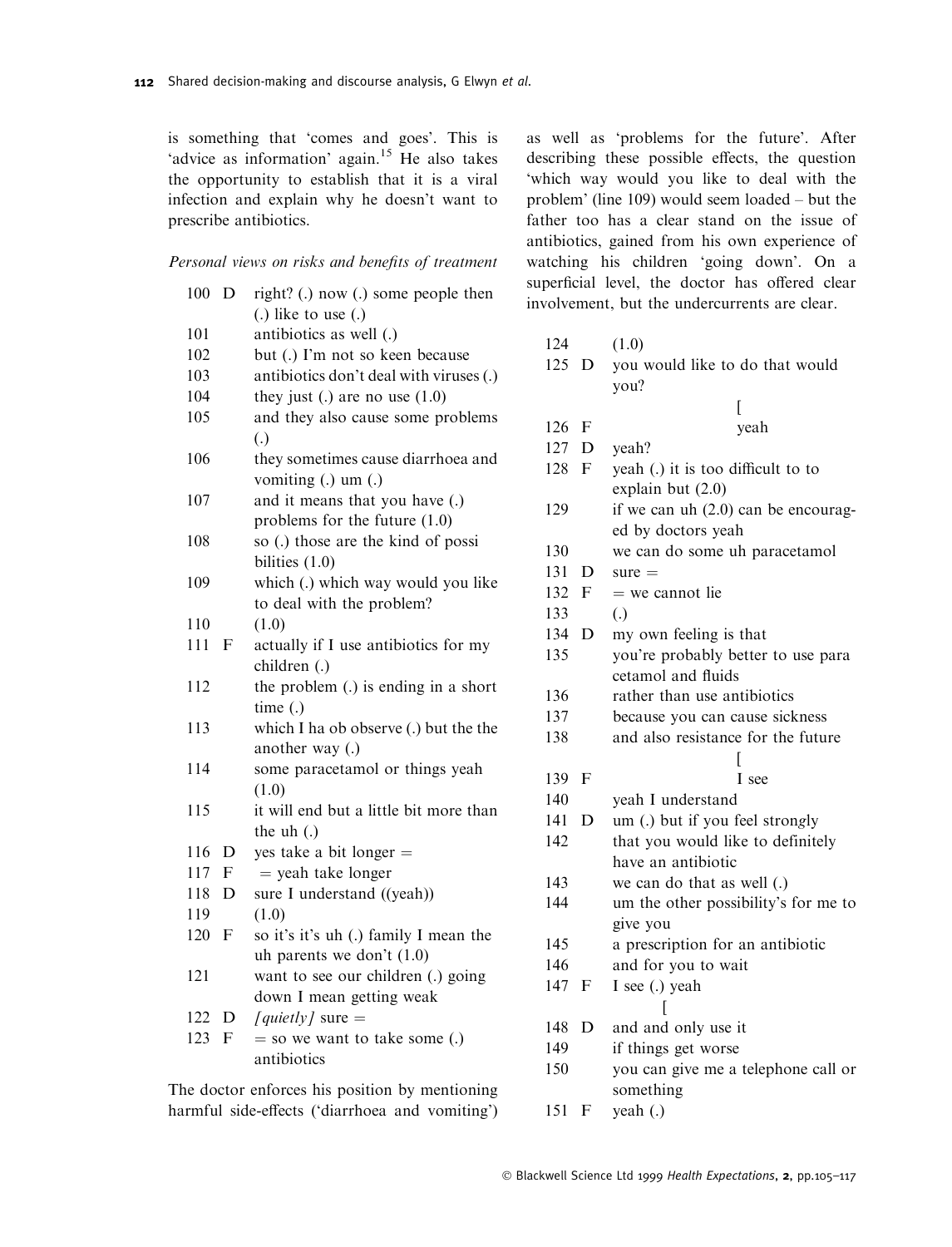- 152 D so which one of these possibilities would you like to do?
- 153 (1.0)
- 154 F okay [slight laughter in voice] let me ask my wife
- 155 [to M] which one paracetamol or (.) antibiotics? (.) antibiotics?

### Presenting and perceiving the choices available

Ali's father, like Tracey's mother, would prefer to receive antibiotics but the doctor attempts to change the father's opinion by listing potential problems  $(134–138)$ . This is the 'firmest' position that the doctor has taken so far, and it would have been interesting to see what might have happened had the father remained strident in his request for antibiotics at this stage. He appears to back down, however, conceding `I see yeah I understand' (line 139-140). The doctor accommodates to this concession in the father's stance by offering a compromise, stating that he is prepared to give a 'delayed prescription'. Three choices have now been offered: (i) paracetamol only; (ii) paracetamol and antibiotics; and (iii) paracetamol and the possibility of antibiotics in a few days. However, the father seems to consider only a straight choice between paracetamol and antibiotics, which is translated in the father's version to his wife as `which one, paracetamol or (.) antibiotics?' he then repeats his preferred choice `antibiotics?' before the mother responds in their own language (inaudible on the tape).

### The husband and wife share a decision

[After a subdued and brief laugh, M responds to F at some length in their own language, quietly and insistently]

- 157 F yeah paracetamol this time please [M still talking quietly to F]
- 158 D okay (2.0) Disprol or Calpol?
- 159 F yeah
- 160 D which one? doesn't matter
- 161 F I see uh Calpol is uh eh better than paracetamol or euh which one? [M whispers to F throughout]
- 162 D children like it a bit better than most stuff [laughing]
- 163 M yeah =  $164 \text{ F}$  = okav
- $=$  okay

The outcome of this brief interaction is surprising. In one short utterance (line 157), the father states his new preference and (while his wife continues to speak to him in a quiet voice) offers no further contribution whatsoever to the decision, only giving his son's age, the family's address, some minimal feedback and a farewell. It is as though the entire preceding discussion has been wiped out. His wife, in the meantime, is busy thanking the doctor and bidding him good bye  $(175-82)$ .

- 175 M thank you very much
- 176 D no problem and he's you know he'll be healthy fine
- 177 F okay
- 178 D okay no problem
- 179 M thanks very much
- 180 D bye bye now
- 181 F bye bye
- 
- 182 M bye

## Comparison of the cases with suggested shared decision-making competencies

 $\lceil$ 

The cases are compared against each competency (see box 2) in turn:

- Establishing a context in which patients' views about treatment options are valued and necessary. Given that these are first consultations, a `context for respecting views' cannot be assumed, nor easily achieved. Nevertheless, `views' are elicited: Tracey's mother clearly wants antibiotics; Ali's father is asked about his 'ideas', and although this is taken to be a rhetorical query, and he declares his preference.
- · Eliciting patients' preferences so that appropriate treatment options are discussed. In both cases attempts are made to `discuss' their preferred choice. It seems as if the defensive position prevents the doctor clarifying the parental expectations and to gauge reactions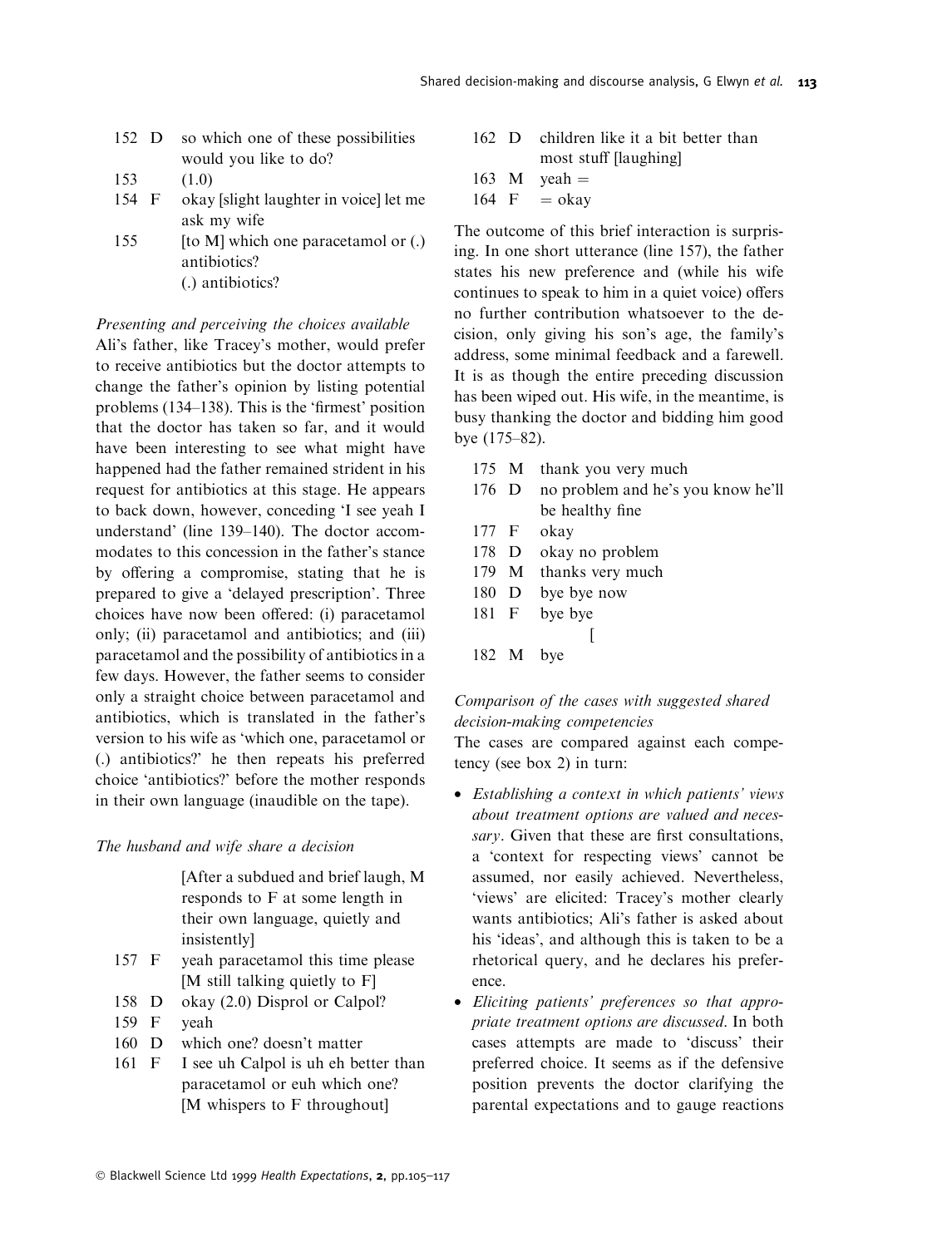to the information provided about the undesirable effects of prescribing antibiotics.

- · Transferring technical information to the patient on treatment options, risks and their probable benefits in an unbiased, clear and simple way. The doctor does not transfer detailed information about the harms and benefits of the treatment options. Perhaps uncertainty about the exact diagnosis and treatment outcomes makes this a difficult process to contemplate. There is however, an attempt to convey `normality' in both consultations, and that such episodes are selflimiting.
- · Physician participation includes helping the patient conceptualize the weighing process of risks versus benefits, and ensuring that their preferences are based on fact and not misconception. There is no assessment of risk and benefit in either case. The emphasis is on obtaining parental acceptance of the selflimiting nature of the problem. Weighing harms against benefits of the three options (no treatment, symptomatic treatment, and antibiotic provision), in terms that can be readily assimilated does not occur.
- · Shared decision-making involves the physician in sharing his treatment recommendation with the patient, and/or affirming the patient's treatment preference. The doctor has attempted to use the concept of `normality' as a means of persuading the patients to accept symptomatic treatment. It is to be expected that young children will develop upper respiratory infections, and the doctor wants to avoid its medicalization. But this `normality' is in fact the unshared decision. The doctor tries to change Ali's father's preferred choice and this does not fit into the underlying tenet of the `shared decision' model. It is noticeable that the conflict is suddenly resolved by the decisions to use or not use antibiotics: the haste, by both parties, to complete the consultations after this point is clear. The doctor is unable to affirm the preferred option and we are left sensing an unacknowledged acceptance that one party has achieved their `choice' at the expense of the other.

#### **Discussion**

Shared decision-making<sup>5</sup> is made difficult when differing opinions about the `best' treatments exist. Some components of the shared decisionmaking model can be discerned in the cases studied, but they are incomplete. Albeit briefly, treatment preferences are explored but (from a professional perspective) `misconceptions' remain, and the 'affirmation' stage is not convincing in either meeting. Perhaps the shared decision making approach would succeed if more attention were given to the competencies. If expectations and experiences were explored, if options and risks were fully explained, then it would be more likely that agreement and satisfaction with conservative management could be achieved. But it is rare for clinicians to carefully explore expectations<sup>18,19</sup> and we also suspect that the stages of `shared decisions' are rarely employed in general practice. They would at least double the consultation length. Employing such methods may be one way to successfully change prescribing patterns - we simply don't know. As matters stand within general practice in the UK, $^{20}$  GPs are prone to acquiesce to parental requests for antibiotics.

The other explanation is that the theoretical competencies of shared decision-making are flawed, and so divorced from the realities of busy clinical environments as to be unworkable. Observed practice reveals that clinicians either acquiesce, take up positions of 'friendly persua- $\sin^{21}$  or use other strategies, such as the mixed messages implicit in the offer of delayed prescriptions, in order to preserve their `evidential' standpoint. These tactics have not succeeded in curtailing the inappropriate use of antimicrobial therapy.

These two consultations demonstrate the tension between `best practice' and pragmatism.19,22 The scenario is recognized as one of the most `uncomfortable' prescribing situations in which GPs find themselves.<sup>23</sup> Providing an antibiotic for a viral illness is costly, illogical, contributes to the increasing levels of drug resistance,<sup>24</sup> rewards attendance with viral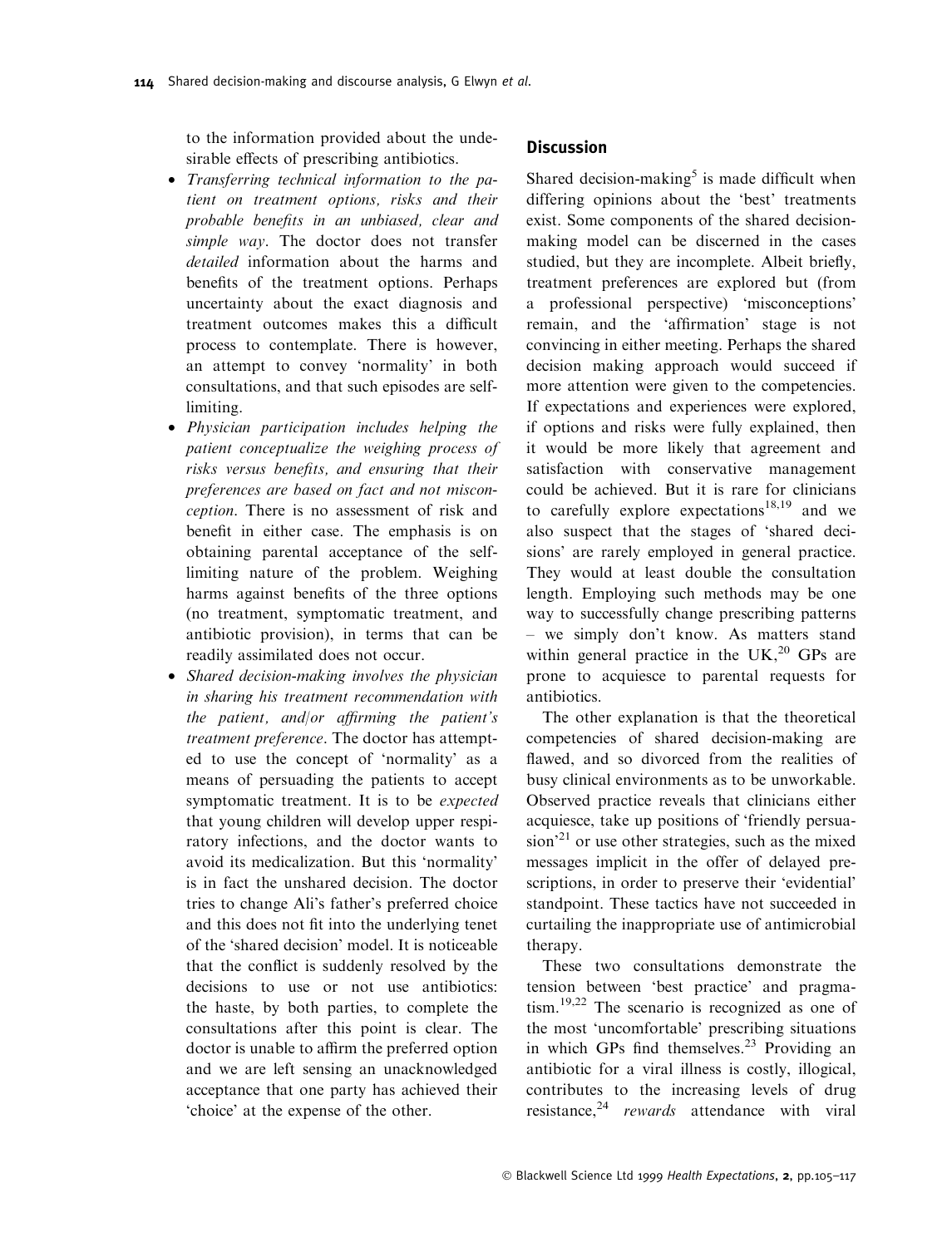

Figure 1 Decision-making and the availability of information in consultations: a conceptual model.

illnesses and leads to a vicious circle of re-attendance, with the result that workload for self-limiting illness spirals over future family generations.<sup>25,26</sup>

Evidence based medicine promotes rational decision-making but patient requests are influenced by many other factors and often deviate from the professional view.<sup>27</sup> One important constraint is uncertainty  $-$  there is always a worry that viral type symptoms may be precursors of more sinister illnesses, such as meningitis.<sup>28,29</sup> The doctor's position is made yet more difficult by the fact that the parent's satisfaction seems to depend entirely on receiving the tangible representation of 'getting well'  $-$  and antibiotic.<sup>30</sup>

### Decision-making: approaches and dimensions

Decision-making within the medical consultation can be considered to have three dimensions: the locus of the decision, availability of information about the choice to be made, and value systems (the patient's experience, fears and

expectations and the doctor's world view, e.g. one based on empirical evidence). Two of these dimensions are illustrated in Fig. 1 and the three decision-making approaches represented.

The model illustrates the tension within these consultations. Decisions were not made unilaterally by the doctor (paternalism). Tracey's mother was 'allowed' to take a decision but it could be argued that she was not well `informed'. The `shared decision-making' approach does not fully encompass the cases either. The doctor retained the locus of decision-making in Ali's case, but relinquished it in Tracey's situation. Information was held by the doctor in both cases but there was little attempt to share details, at least to the point where the parents are fully informed. Perhaps the opposite of paternalism is consumerism, where the utility of `evidence' is more precarious. This conceptual framework illustrates the fragility of a rational model when in fact decisions are influenced by so many different parameters.<sup>31</sup> Table 1 illustrates the pragmatic approaches that are available in these situations: acquiescence, negotiation, or paternalism.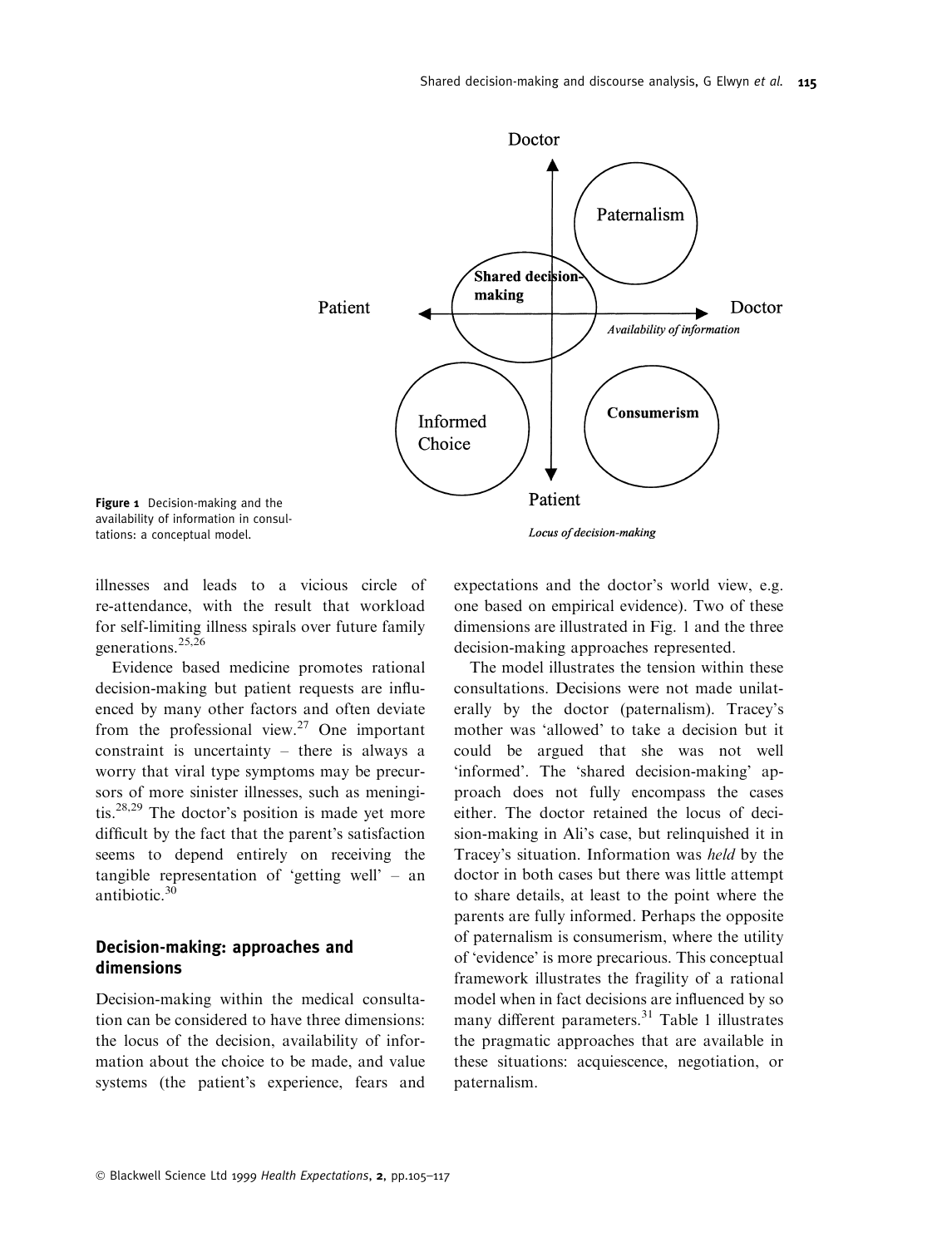|              | Patient held views or prior experience about treatment choices disagrees with (evidence-based)<br>views of clinician                    |
|--------------|-----------------------------------------------------------------------------------------------------------------------------------------|
| Acquiescence | Provision of antibiotics is the 'easy' route to avoid conflict and achieve superficial patient satisfaction                             |
| Negotiation  | 'Friendly persuasion' – may achieve conservative management if time is spent matching<br>explanatory models, but conflict also possible |
| Paternalism  | Paternalism – opportunity for discussion not provided                                                                                   |

Table 1 Potential consulting styles available when patient views differ from the 'evidence' of best treatment

## Contexts that favour shared decision-making

Professional `equipoise' about the outcomes of decisions is an important criterion that enables shared decision-making to take place, and which is missing in these cases. It allows patients the `freedom' to choose preferred options. Many decisions in medicine have this quality. But professionals cannot maintain `equipoise' on all issues. It is also clear that concerns about power asymmetry in the clinical context need to be reformulated when such clear expressions of treatment preferences are witnessed. Similar findings in the private sector emphasize the need to re-examine assumptions in this field. $32$  There is a large literature on the preferred roles of patients in clinical decision-making, <sup>33,34</sup> which has been comprehensively reviewed by Guadagnoli.<sup>2</sup> The majority of the work to date is unfortunately based mainly on hypothetical scenarios.<sup>2</sup> To examine patient preferences (or perceptions) about their involvement in decisions prior to an exposition of options prejudges the issue. It is also important to understand how both parties in these consultations viewed their respective contributions to the decision-making process, and exit interviews will be an important aspect of future research in this area.

### Conclusion

The current understanding of shared decisionmaking needs to be developed for those situations where there are disagreements due to the strongly held views of the participants. This is not to argue for `paternalism'. There are many advantages to 'shared decisions'  $-$  they maintain the ethic of patient autonomy, meet the legal needs of informed consent, ensure that treatment choices are in line with individual values and preferences and are linked to improved health outcomes  $-$  but there are limits.

It could well be that training health professionals in the skills of sharing decisions will turn out to be the most successful way of achieving appropriate decisions, as judged against the criteria of 'effectiveness', patient agreement and satisfaction, both in situations of equipoise about 'correct' treatment choices and conflict between professional and patient preferences. But as yet we do not know if the shared decisionmaking approach is either effective or practical. We suspect that more time is needed to explore, explain and enable the process,  $35$  and that clinicians need to improve their communication skills and the content of the information they provide during the portrayal of options. Meanwhile, Tracey `always seems to be on antibiotics'.

Funding: Nil Conflict of interest: Nil

#### Acknowledgements

The authors are grateful for comments on the draft by Nigel Stott, Paul Kinnersley, Sandra Carlisle, Sharon Caple, Roisin Pill, Sian Koppel, Clare Wilkinson, Steve Rollnick and Michel Wensing.

#### References

- 1 Coulter A. Partnerships with patients: the pros and cons of shared clinical decision-making. Journal of Health Services Research and Policy, 1997; 2: 112-121.
- 2 Guadagnoli E, Ward P. Patient participation in decision-making. Social Science and Medicine, 1998; 47 (3): 329-339.